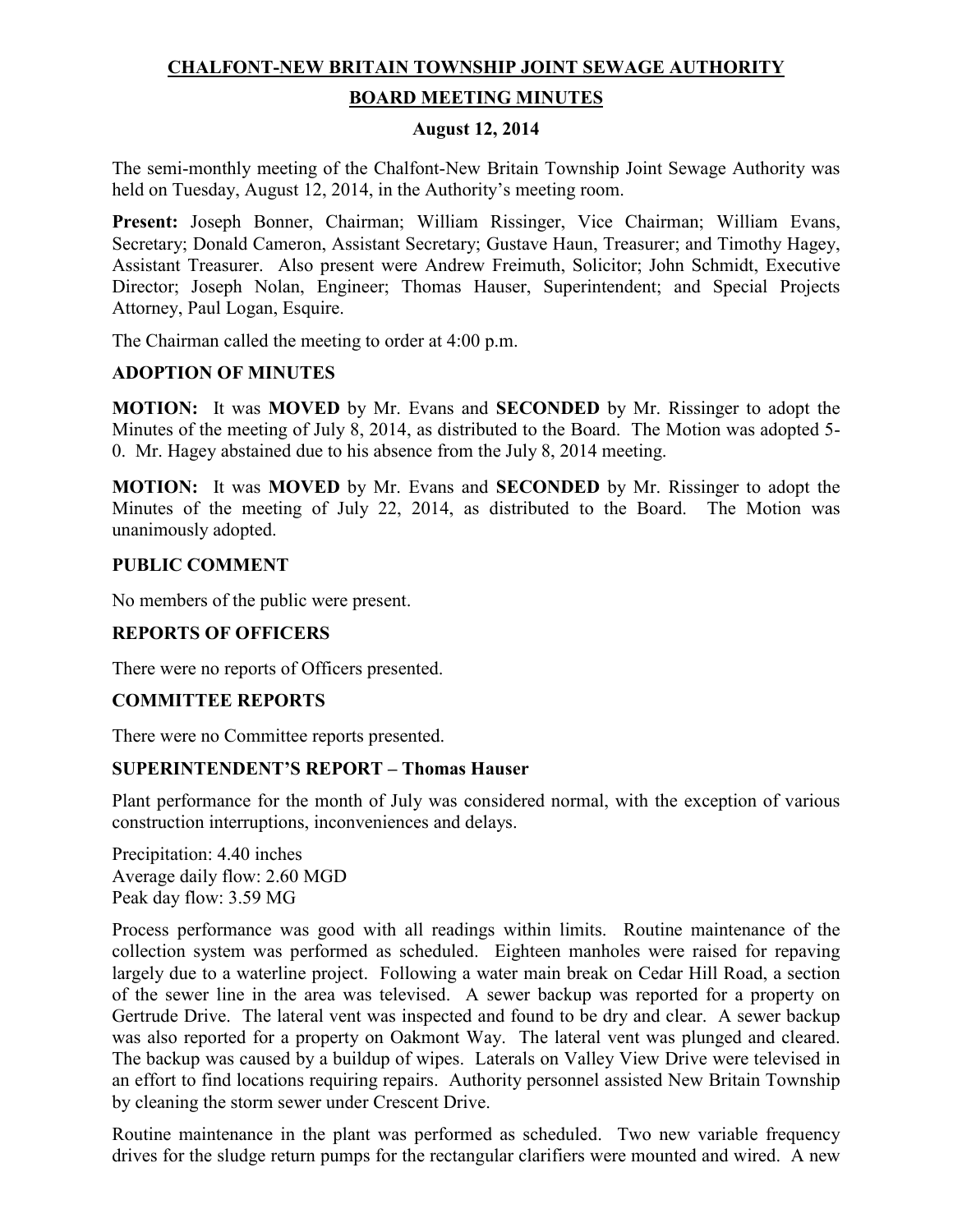motorized backwash valve was installed on the utility water strainer. Authority personnel continued to clean-up scrap metal generated by construction activities at the plant

# **EXECUTIVE DIRECTOR'S REPORT – John E. Schmidt**

Mr. Schmidt stated that the Authority's Special Projects Attorney, Paul Logan, Esquire was present to provide information to the Board regarding a litigation matter involving the Authority.

# **EXECUTIVE SESSION**

The Board recessed into Executive Session at approximately 4:06 p.m. to discuss a litigation matter with the Authority's Special Projects Attorney, Paul Logan, Esquire. The Board returned to its regular session at approximately 4:30 p.m.

# **EXECUTIVE DIRECTOR'S REPORT (continued) – John E. Schmidt**

Mr. Schmidt informed the Board that a Sewage Capacity Agreement for 53 Sunset Avenue was approved and signed by Chalfont Borough, and now requires Authority approval.

**MOTION:** It was **MOVED** by Mr. Hagey and **SECONDED** by Mr. Cameron to authorize the execution of a Sewage Capacity Agreement for 53 Sunset Avenue. The Motion was unanimously adopted.

Mr. Schmidt reported that the Authority received a letter from DEP on August 11, 2014 approving an increase in capacity for the plant to 4.625 MGD. He also reported that the Authority has received a draft permit renewal from DEP and that comments on the draft permit will be submitted by the Authority.

Mr. Schmidt announced that the Authority's auditors continue to work on the year-end audit and that he expects to have the Auditors make their presentation at the September 23 meeting of the Board.

Mr. Schmidt distributed a Developer Project Status report which will be used by the Authority to keep track of development which could impact the Authority's operations. Mr. Hagey asked a question regarding the amount of capacity required for the proposed development of the Wordsworth property. Mr. Schmidt responded that the developer is proposing 36 new homes in connection with the development. There was general discussion regarding development.

Mr. Schmidt announced that there would be no Board meeting on August 26, 2014.

Doylestown Township has commenced construction on the bike path on the Authority's property.

Mr. Schmidt announced that Dave Cordell passed away on July 29, 2014. Mr. Cordell served on the Board for 20 years as a representative from Chalfont Borough. Mr. Cordell served as Chairman of the Board in 2007, which was his last year on the Board.

# **ENGINEER'S REPORT – Joseph Nolan, P.E.**

Mr. Nolan reported that the permit renewal process that the Authority must follow with the Delaware River Basin Commission is nearly complete.

Mr. Nolan remarked on the DEP letter approving the expansion of the plant's capacity. Mr. Nolan reported that he attended an inspection of the plant by DEP on July 31, 2014.

Mr. Nolan informed the Board that the design portion of the Phase III Project was approximately 90% complete. Mr. Nolan believes that the Authority could be prepared to bid the Phase III Project in the fall of this year with construction beginning early next year.